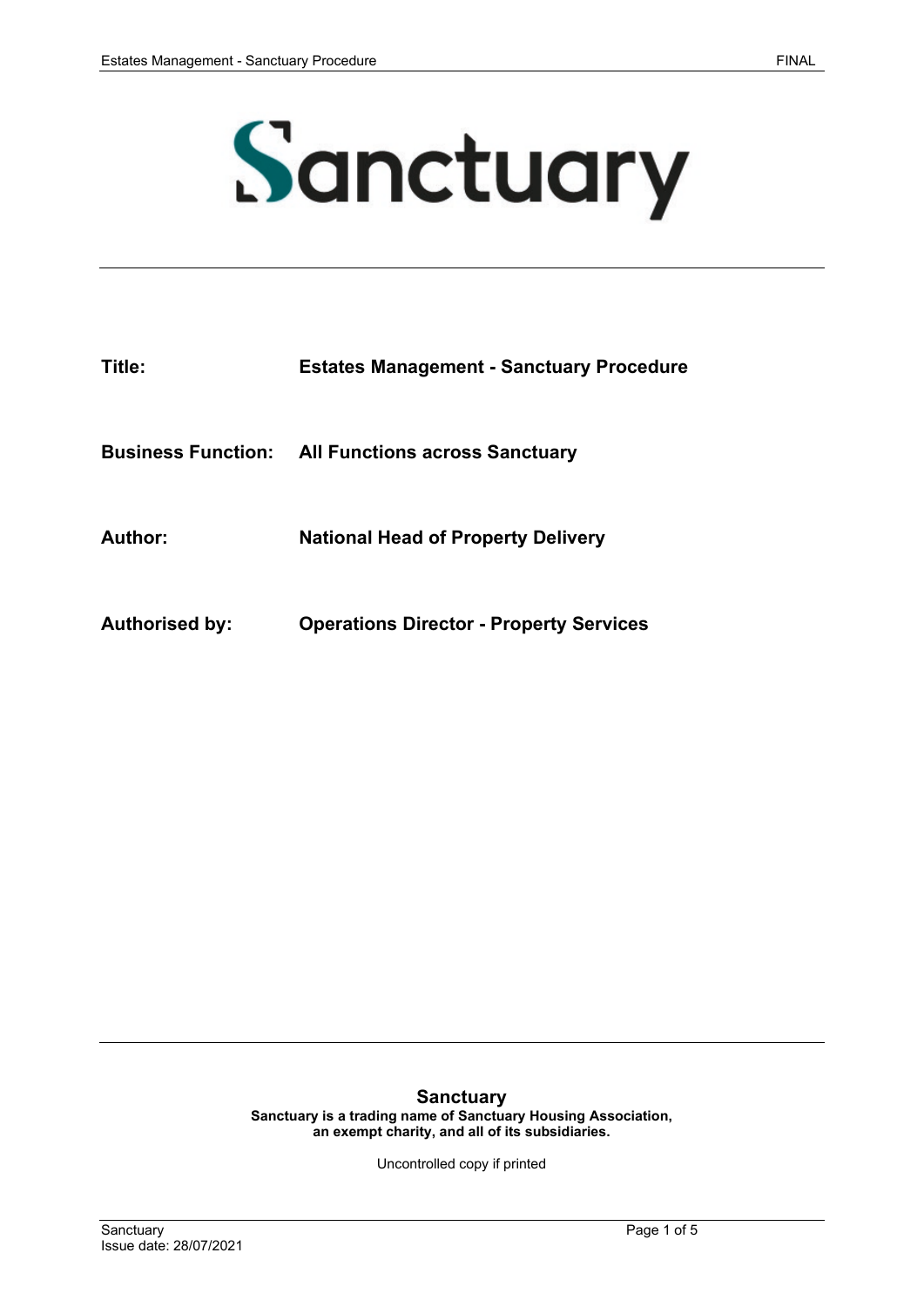# **CONTENT**

| <b>General Information</b>                                          | 3      |
|---------------------------------------------------------------------|--------|
| 1. Objective of this procedure                                      | 3      |
| 2. Legislative/Regulatory context                                   | 3      |
| 3. Responsibilities for implementation                              | 3      |
| 4. What's new - What's different?                                   | 3      |
| <b>Estates Procedures</b>                                           | 4      |
| 1. High level process map                                           | 4      |
| Supporting Information<br><b>Estates Overview</b><br>$\mathbf{1}$ . | 5<br>5 |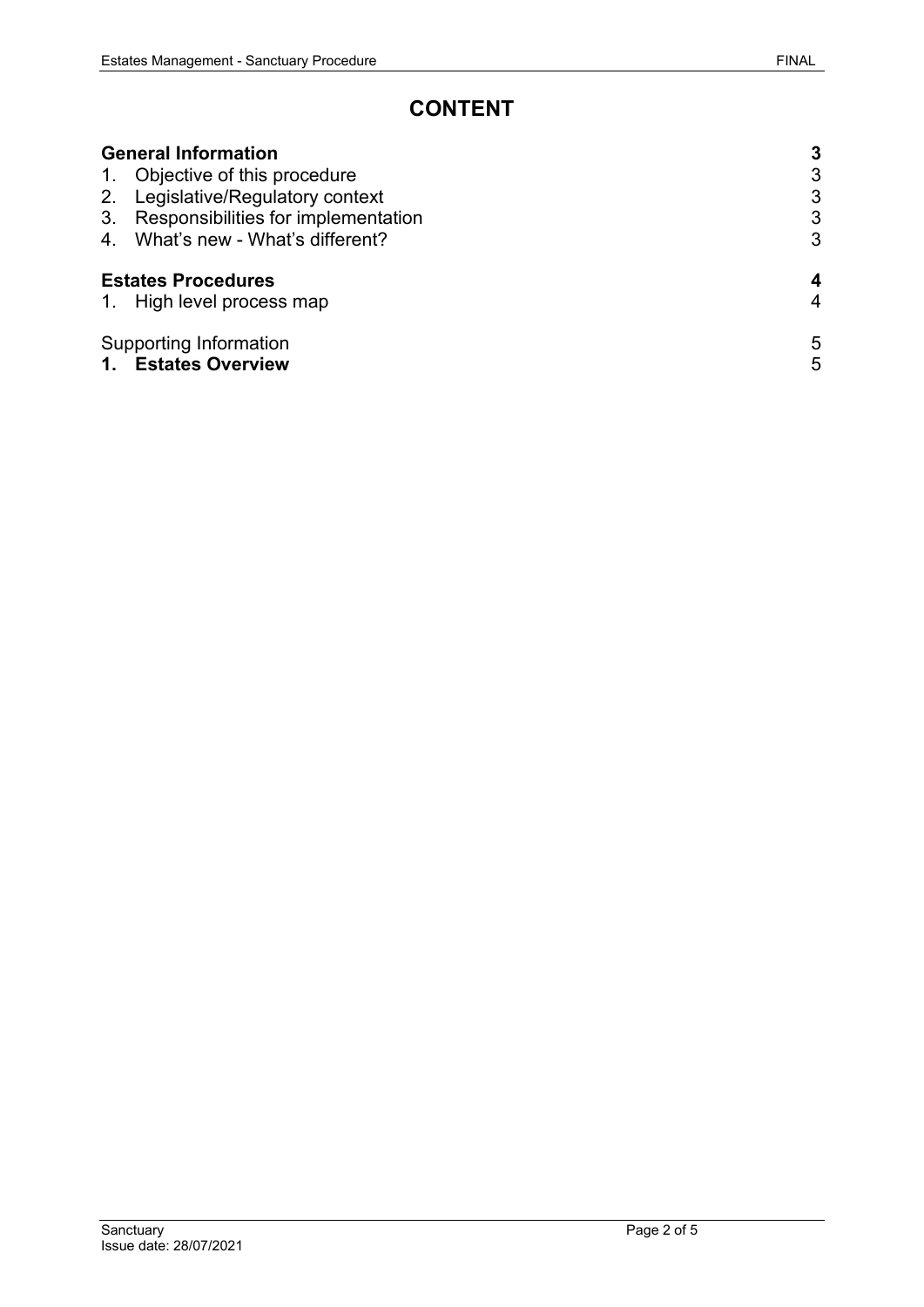## <span id="page-2-0"></span>**General Information**

#### <span id="page-2-1"></span>**1. Objective of this procedure**

- 1.1 The overall aim of the procedure is to ensure all of Sanctuary's stock and that all surrounding environments are managed and maintained effectively.
- 1.2 This procedure details the responsibilities and processes for Property Services.

#### <span id="page-2-2"></span>**2. Legislative/Regulatory context**

- [The Housing Act 1985](http://www.legislation.gov.uk/ukpga/1985/68/contents)
- [The Housing Act 1996](http://www.legislation.gov.uk/ukpga/1996/52/contents)

#### <span id="page-2-3"></span>**3. Responsibilities for implementation**

- 3.1 The Operations Director Property Services is responsible for ensuring the overall adoption of, and adherence to this procedure.
- 3.2 All relevant Directors, Heads of Service and Operations Managers are responsible for ensuring that the processes are applied consistently across the business.
- 3.3 All staff working within Sanctuary are responsible for ensuring adherence to this procedure.
- 3.4 All staff working within Property Services are responsible for ensuring and adhering to this procedure.
- 3.5 This guidance is reflected on **KnowledgePoint** to ensure that all staff can access this guidance in an easy and timely manner.

#### <span id="page-2-4"></span>**4. What's new - What's different?**

4.1 July 2021 - Formal review; minor amendments to reflect new job titles.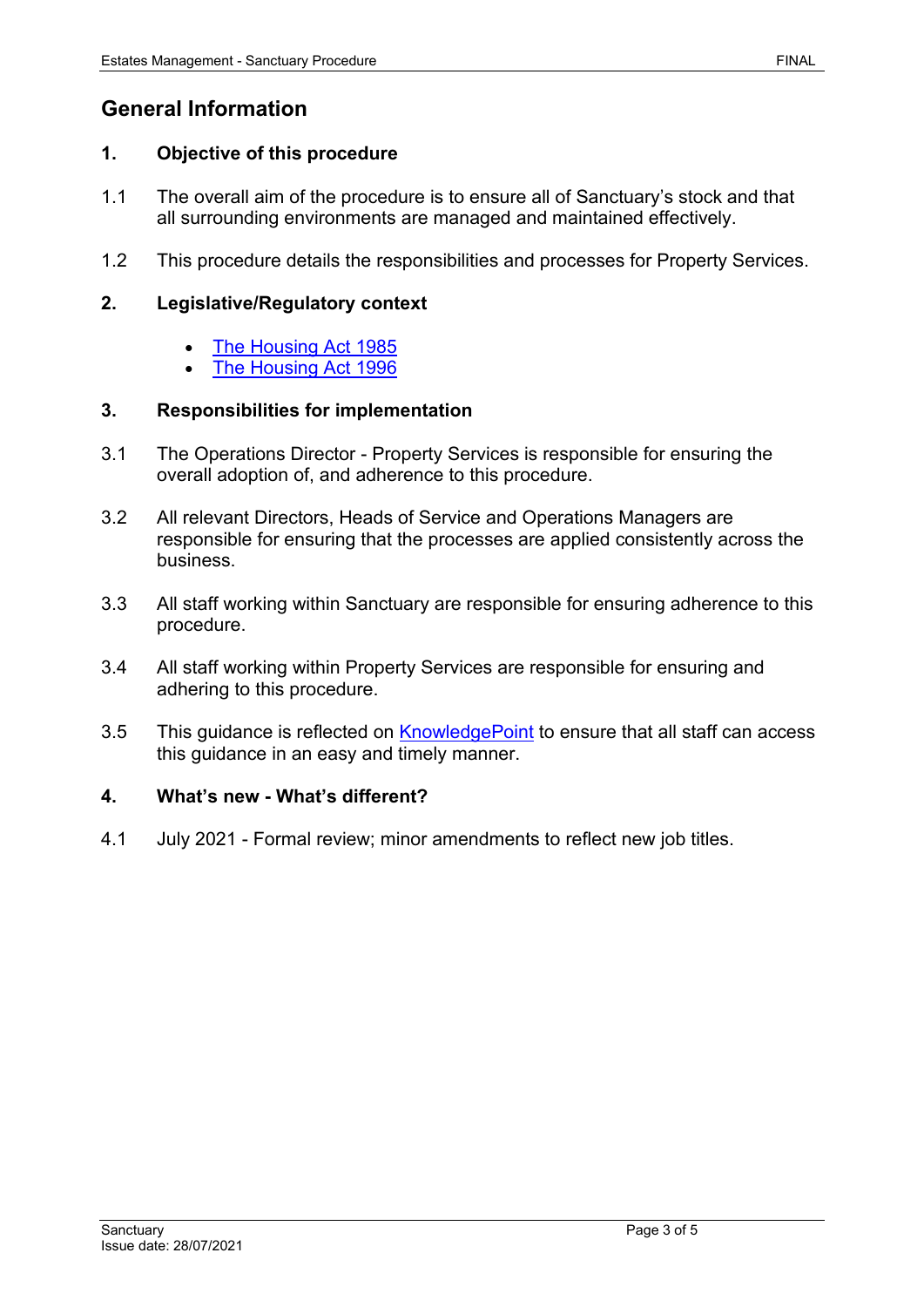# **Estates Procedures**

### **1. High level process map**

<span id="page-3-1"></span><span id="page-3-0"></span>